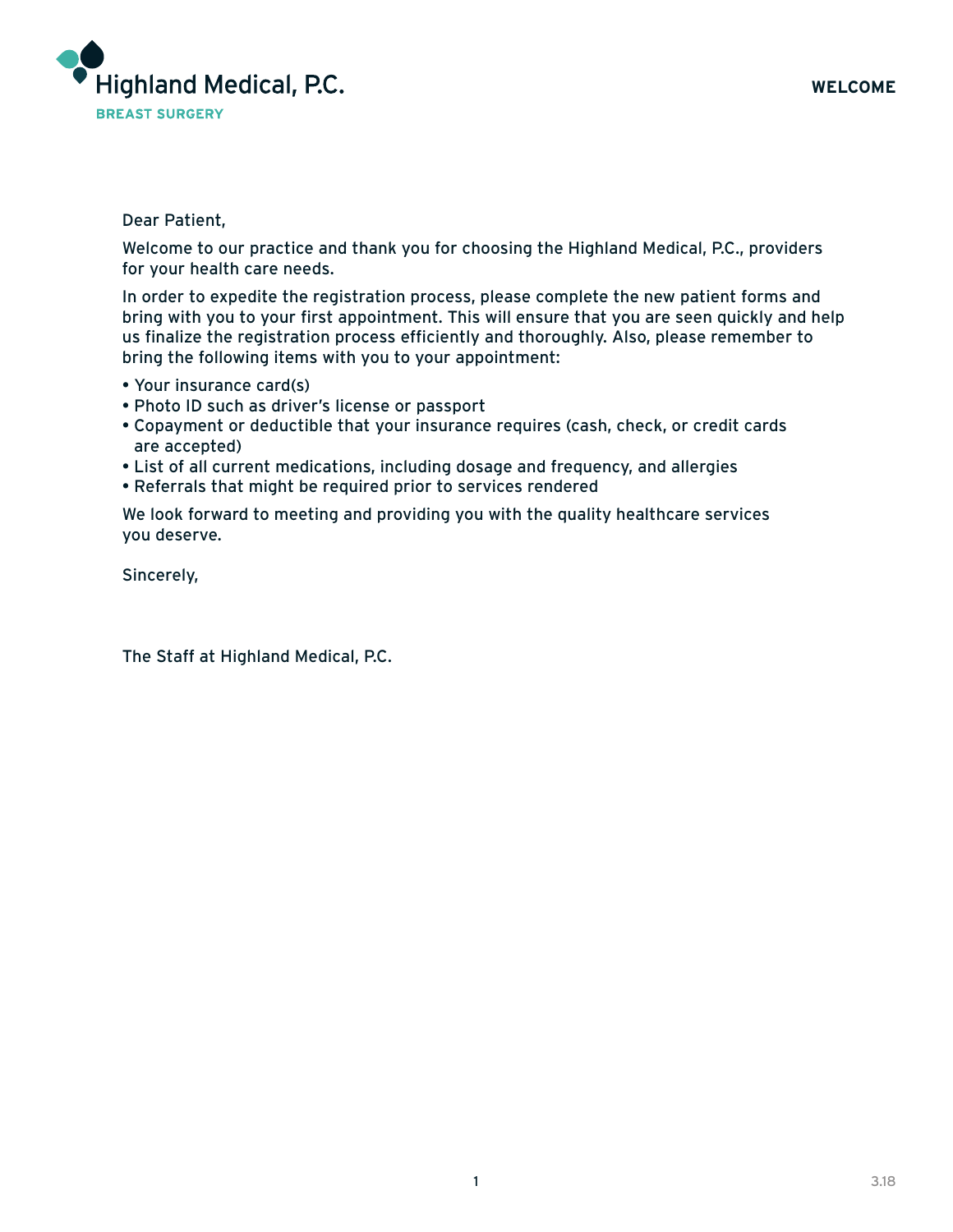

# **PATIENT INFORMATION:**

| last name                                                        | first name |                         | middle initial     |
|------------------------------------------------------------------|------------|-------------------------|--------------------|
| marital status                                                   |            |                         | gender             |
| street address                                                   |            |                         | city/state/zip     |
| home phone                                                       |            | cell                    | work               |
| email address                                                    |            |                         |                    |
| date of birth                                                    | race       | ethnicity               | preferred language |
| occupation                                                       |            | employer                |                    |
| <b>EMERGENCY CONTACT:</b>                                        |            |                         |                    |
| name                                                             |            | relationship            |                    |
| phone number                                                     |            | additional phone number |                    |
| street address                                                   |            |                         | city/state/zip     |
| <b>INSURANCE INFORMATION:</b>                                    |            |                         |                    |
| cardholder's name                                                |            | relationship            |                    |
| cardholder's date of birth                                       |            |                         |                    |
| card holder's name                                               |            | relationship            |                    |
| street address                                                   |            |                         | city/state/zip     |
| primary insurance                                                |            | policy/ID number        |                    |
| secondary insurance                                              |            | policy/ID number        |                    |
| Is this a work-related injury or illness? (please circle) YES NO |            |                         |                    |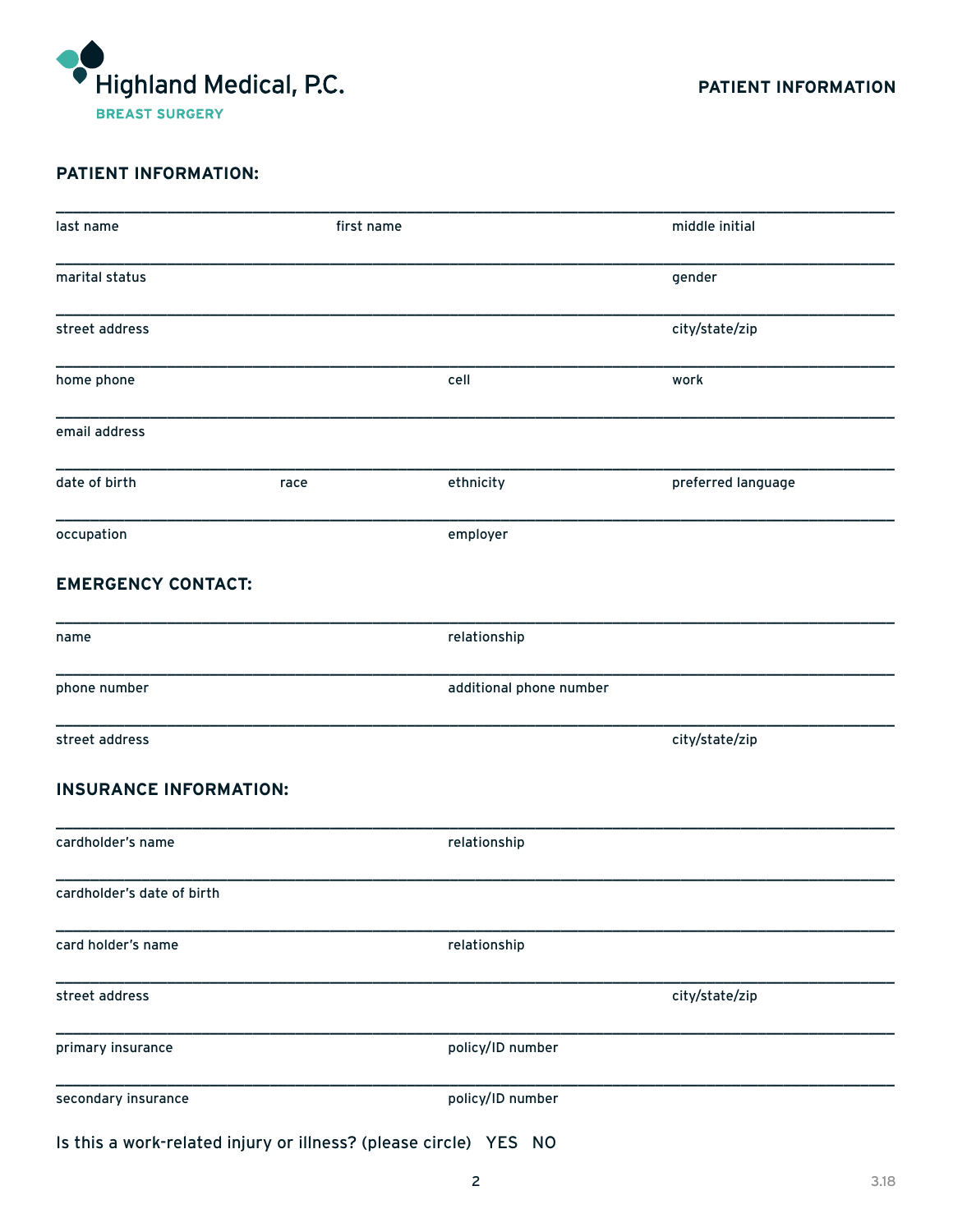

#### **REFERRING PHYSICIAN INFORMATION (if any):**

| referring physician                |     |                |
|------------------------------------|-----|----------------|
| telephone                          | fax |                |
| referring physician street address |     | city/state/zip |

#### **ASSIGNMENT OF BENEFITS:**

I hereby authorize direct payment of medical benefits to Highland Medical, PC for services rendered. I understand that I am financially responsible for any charges not covered by my insurance carrier(s). This may include deductibles, co-payments, co-insurance, and denied (non-covered) services.

I certify that the information given by me in applying for payment is correct. I request that payment of authorized benefits be made on my behalf. A photocopy of these assignments shall be valid as an original.

| signature | date          |  |
|-----------|---------------|--|
|           |               |  |
| name      | date of birth |  |

#### **RELEASE OF INFORMATION:**

I authorize Highland Medical, P.C., to release any necessary medical information to process my insurance claims.

signature date date of the state of the state date of the state date of the state date

\_\_\_\_\_\_\_\_\_\_\_\_\_\_\_\_\_\_\_\_\_\_\_\_\_\_\_\_\_\_\_\_\_\_\_\_\_\_\_\_\_\_\_\_\_\_\_\_\_\_\_\_\_\_\_\_\_\_\_\_\_\_\_\_\_\_\_\_\_\_\_\_\_\_\_\_\_\_\_\_\_\_\_\_\_\_\_\_\_\_\_\_\_\_\_\_\_\_

#### **GUARANTEE OF PAYMENT:**

In consideration of services rendered by Highland Medical, P.C., I, the undersigned, agree to pay Highland Medical, P.C., any co-payment, co-insurance or deductible mandated by my health insurance plan. In addition, I agree to pay for all services that are not covered by my health insurance plan provided that I am informed of same prior to rendering of said services.

signature date date and the state of the state date of the state date of the state date

\_\_\_\_\_\_\_\_\_\_\_\_\_\_\_\_\_\_\_\_\_\_\_\_\_\_\_\_\_\_\_\_\_\_\_\_\_\_\_\_\_\_\_\_\_\_\_\_\_\_\_\_\_\_\_\_\_\_\_\_\_\_\_\_\_\_\_\_\_\_\_\_\_\_\_\_\_\_\_\_\_\_\_\_\_\_\_\_\_\_\_\_\_\_\_\_\_\_

## **PATIENT COMMUNICATIONS**

In accordance with state and federal regulations, Highland Medical, P.C. wants to assure you that your personal medical information will be held in confidence and with the utmost respect. Please assist us in maintaining that confidence by completing this form. Please provide below the phone number(s) which we should use to contact you.

\_\_\_\_\_\_\_\_\_\_\_\_\_\_\_\_\_\_\_\_\_\_\_\_\_\_\_\_\_\_\_\_\_\_\_\_\_\_\_\_\_\_\_\_\_\_\_\_\_\_\_\_\_\_\_\_\_\_\_\_\_\_\_\_\_\_\_\_\_\_\_\_\_\_\_\_\_\_\_\_\_\_\_\_\_\_\_\_\_\_\_\_\_\_\_\_\_\_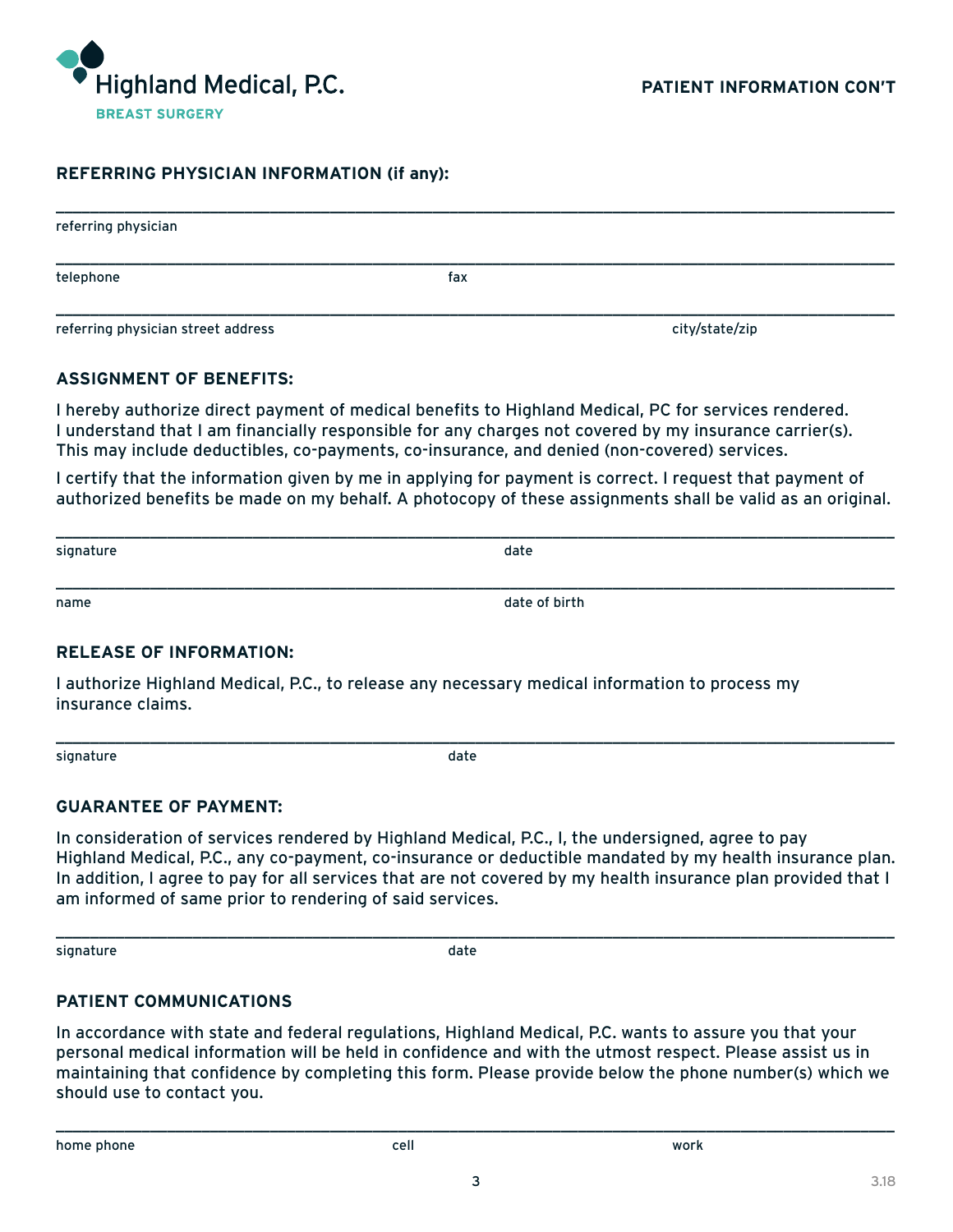

### **LEAVING A CONFIDENTIAL MESSAGE:**

Please indicate at which number, if any, you authorize us to leave a confidential Voice message if we are unable to speak to you:

Phone Number for Confidential Message: \_\_\_\_\_\_\_\_\_\_\_\_\_\_\_\_\_\_\_\_\_\_\_\_\_\_\_\_\_\_\_\_\_\_\_\_

| <b>Initial Here:</b> |  |  |  |  |
|----------------------|--|--|--|--|
|                      |  |  |  |  |

#### **USE OF EMAIL:**

Please indicate whether we can send information to you by email: YES NO

email address

### **EMERGENCY CONTACT:**

Is there any person that you want us to contact in the event of an emergency or if we are unable to reach you?

| name | relationship | phone number |
|------|--------------|--------------|
| name | relationship | phone number |

\_\_\_\_\_\_\_\_\_\_\_\_\_\_\_\_\_\_\_\_\_\_\_\_\_\_\_\_\_\_\_\_\_\_\_\_\_\_\_\_\_\_\_\_\_\_\_\_\_\_\_\_\_\_\_\_\_\_\_\_\_\_\_\_\_\_\_\_\_\_\_\_\_\_\_\_\_\_\_\_\_\_\_\_\_\_\_\_\_\_\_\_\_\_\_\_\_\_

I understand that Highland Medical, P.C., will adhere to the regulations outlined by HIPAA and will follow the guidelines I have outlined above.

\_\_\_\_\_\_\_\_\_\_\_\_\_\_\_\_\_\_\_\_\_\_\_\_\_\_\_\_\_\_\_\_\_\_\_\_\_\_\_\_\_\_\_\_\_\_\_\_\_\_\_\_\_\_\_\_\_\_\_\_\_\_\_\_\_\_\_\_\_\_\_\_\_\_\_\_\_\_\_\_\_\_\_\_\_\_\_\_\_\_\_\_\_\_\_\_\_\_

signature date date of the state of the state of the state of the state of the state of the state of the state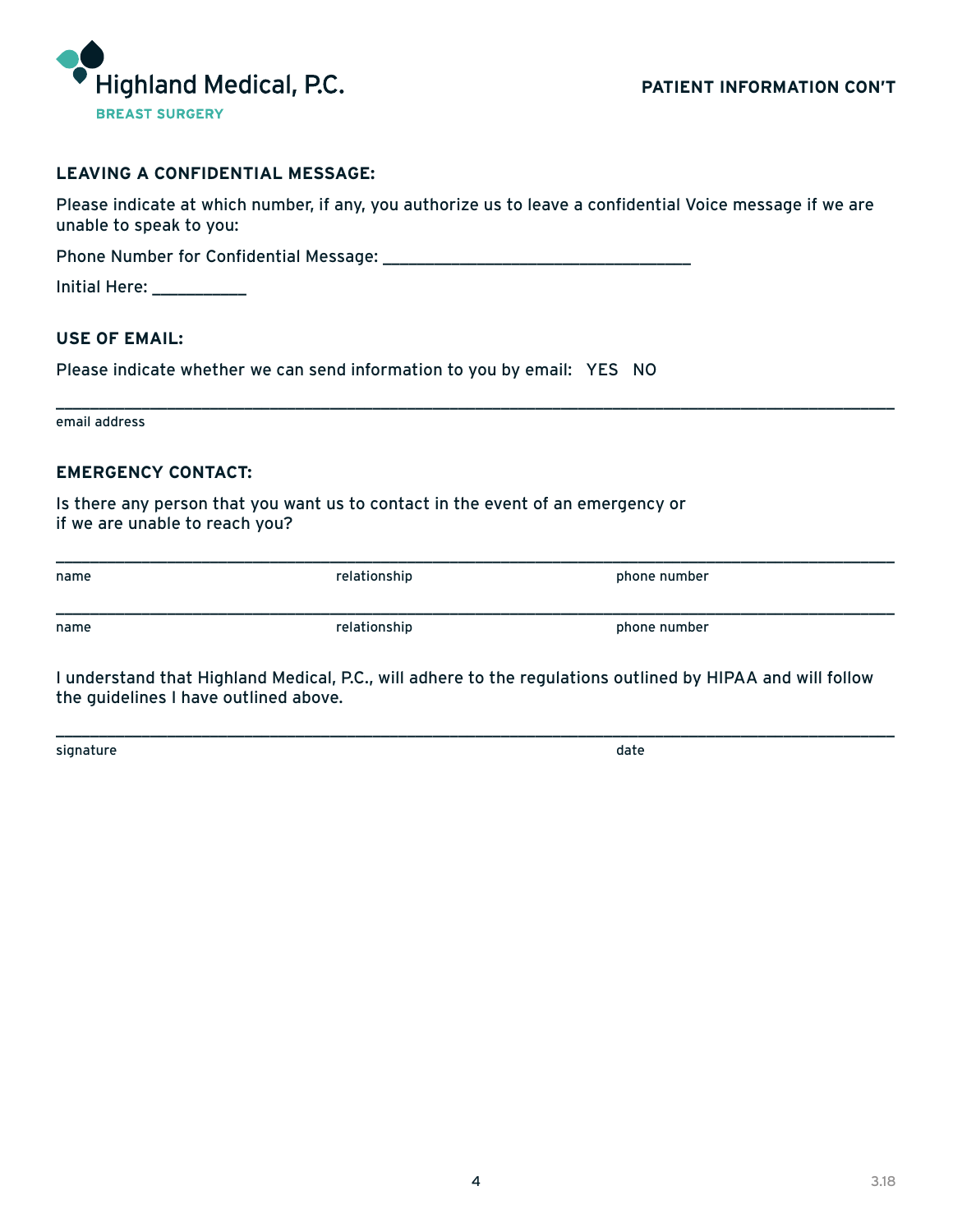

Over the past few years, the number of different health insurance programs has increased at a significant rate. Even within one insurance company, there may be several programs with varying benefits and requirements. There is no way we can possibly know, or keep up to date with each insurance company's policies, programs and provisions.

Some programs require a specific facility be used for your radiology and laboratory tests. Some programs require pre-authorizations and notification of hospital and ER visits. It is your responsibility to know:

- 1. Whether this office is participating with your insurance company and if they will cover physicals, immunizations, surgeries, etc.
- 2. To advise this office of your insurance requirements in advance, each and every time we provide a service. We will do our very best to comply with any responsible requirements your insurance company may have.

Please understand that if we have not been advised in advance of your insurance requirements or conditions and we provide a service or use a laboratory that is outside your insurance, you will be responsible for the appropriate fees. In addition, there may be times where we may not be able to obtain a consultant or laboratory that participates with your insurance. It is up to you to work this out with your insurance company.

Unless you carefully follow your insurance company's regulations, they may decline all or part of your claim. Your insurance carrier should have provided you with a phone number to use if you have any questions about your coverage.

\_\_\_\_\_\_\_\_\_\_\_\_\_\_\_\_\_\_\_\_\_\_\_\_\_\_\_\_\_\_\_\_\_\_\_\_\_\_\_\_\_\_\_\_\_\_\_\_\_\_\_\_\_\_\_\_\_\_\_\_\_\_\_\_\_\_\_\_\_\_\_\_\_\_\_\_\_\_\_\_\_\_\_\_\_\_\_\_\_\_\_\_\_\_\_\_\_\_

I acknowledge receipt of this information.

patient signature date date of the state of the state of the state of the state of the state of the state of the state of the state of the state of the state of the state of the state of the state of the state of the state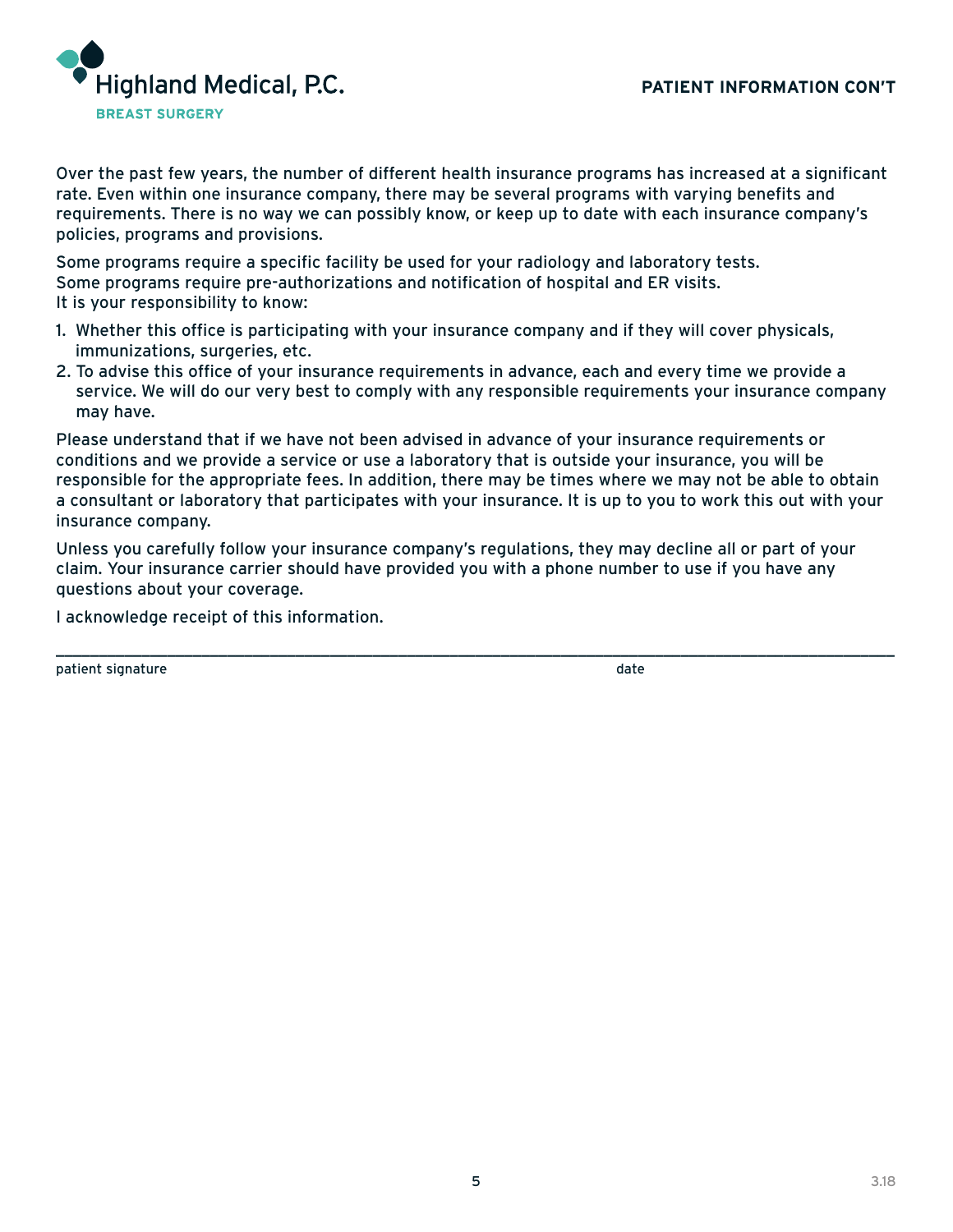

## **ACKNOWLEDGMENT OF RECEIPT OF PRIVACY PRACTICES NOTICE:**

I have received a copy of the Highland Medical, P.C., Notice of Privacy Practices written in plain language. The notice provides in detail the use and disclosures of my protected health information that may be made by this practice, my individual rights, how I may exercise these rights and the practice's legal duties with respect to my health information.

I understand that Highland Medical, P.C., reserves the right to change terms of its Notice of Privacy Practices and make changes regarding all protected health information resident at, or controlled by, this practice. If changes occur, this practice will provide me with a revised Notice of Privacy Practices upon request. Furthermore, I understand that without my signed consent, medical information will not be released to any unauthorized individuals.

| patient name                               | date of birth |
|--------------------------------------------|---------------|
|                                            |               |
| patient signature                          | date          |
|                                            |               |
| signature of parent of guardian (if minor) | date          |
|                                            |               |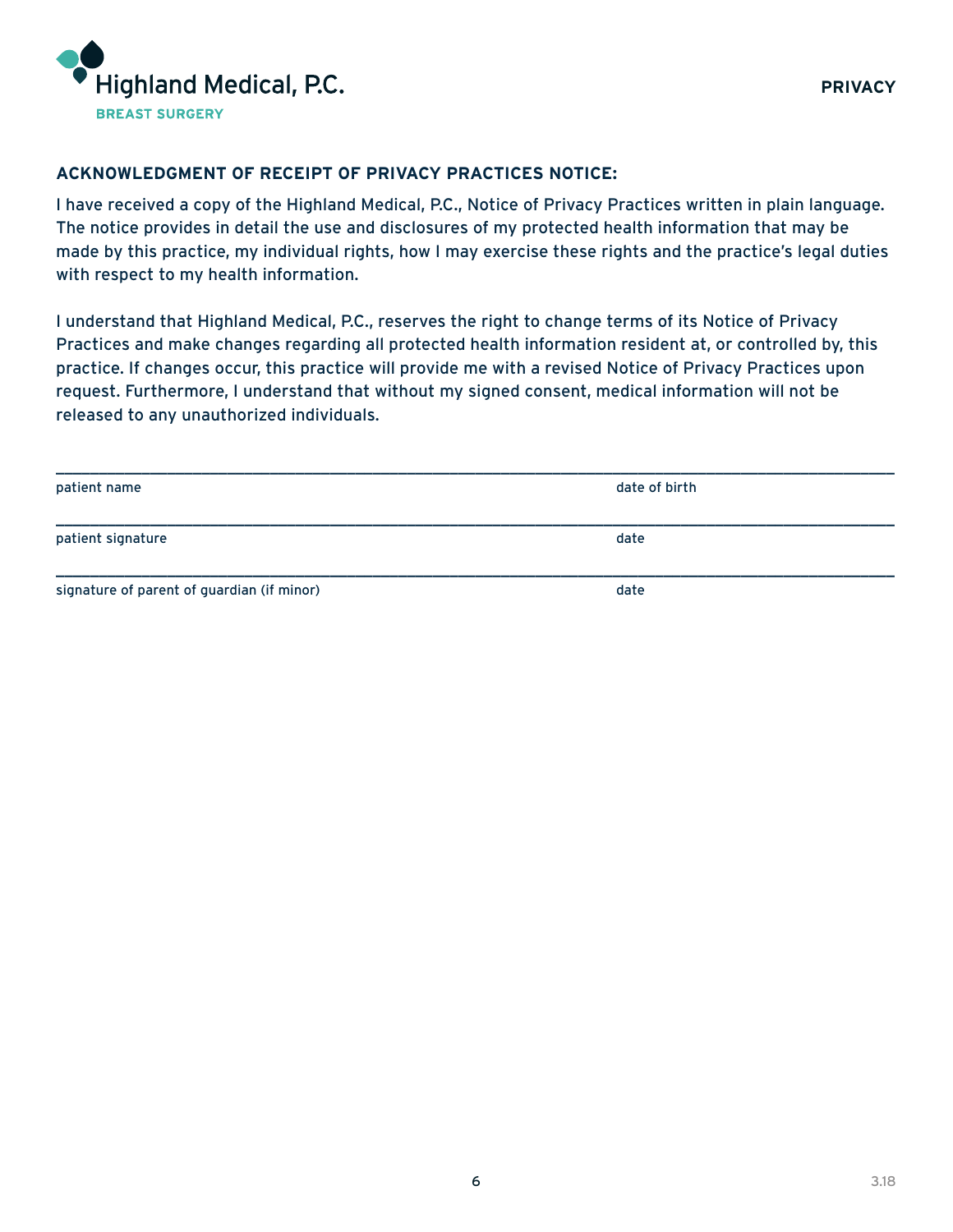

# **HEALTH HISTORY:**

| I. Have you had any prior hospitalizations, surgeries, cancer or chronic health problems including |  |  |
|----------------------------------------------------------------------------------------------------|--|--|
| Diabetes? If yes, please explain.                                                                  |  |  |

\_\_\_\_\_\_\_\_\_\_\_\_\_\_\_\_\_\_\_\_\_\_\_\_\_\_\_\_\_\_\_\_\_\_\_\_\_\_\_\_\_\_\_\_\_\_\_\_\_\_\_\_\_\_\_\_\_\_\_\_\_\_\_\_\_\_\_\_\_\_\_\_\_\_\_\_\_\_\_\_\_\_\_\_\_\_\_\_\_\_\_\_\_\_\_\_\_\_ \_\_\_\_\_\_\_\_\_\_\_\_\_\_\_\_\_\_\_\_\_\_\_\_\_\_\_\_\_\_\_\_\_\_\_\_\_\_\_\_\_\_\_\_\_\_\_\_\_\_\_\_\_\_\_\_\_\_\_\_\_\_\_\_\_\_\_\_\_\_\_\_\_\_\_\_\_\_\_\_\_\_\_\_\_\_\_\_\_\_\_\_\_\_\_\_\_\_

| Are you currently or have you ever used post-menopausal hormone replacement? ______________________                                                                          |  |  |  |
|------------------------------------------------------------------------------------------------------------------------------------------------------------------------------|--|--|--|
| Previous exposure to radiation? ________ Do you/have you smoked cigarettes? ________________________                                                                         |  |  |  |
| Recreational Drug Exposure?_____ Do you consume alcoholic beverages? (Daily/Weekly/Rarely) ________                                                                          |  |  |  |
|                                                                                                                                                                              |  |  |  |
|                                                                                                                                                                              |  |  |  |
| Did you have any breast biopsies, specify which breast and when?                                                                                                             |  |  |  |
|                                                                                                                                                                              |  |  |  |
|                                                                                                                                                                              |  |  |  |
|                                                                                                                                                                              |  |  |  |
| Did you have surgical removal of your ovaries and Fallopian tubes? _________________________________                                                                         |  |  |  |
| Have you had any previous pregnancies? Please describe the outcome and number of children,<br>as well as your age at your first pregnancy? Did you breastfeed? For how long? |  |  |  |

\_\_\_\_\_\_\_\_\_\_\_\_\_\_\_\_\_\_\_\_\_\_\_\_\_\_\_\_\_\_\_\_\_\_\_\_\_\_\_\_\_\_\_\_\_\_\_\_\_\_\_\_\_\_\_\_\_\_\_\_\_\_\_\_\_\_\_\_\_\_\_\_\_\_\_\_\_\_\_\_\_\_\_\_\_\_\_\_\_\_\_\_\_\_\_\_\_\_ \_\_\_\_\_\_\_\_\_\_\_\_\_\_\_\_\_\_\_\_\_\_\_\_\_\_\_\_\_\_\_\_\_\_\_\_\_\_\_\_\_\_\_\_\_\_\_\_\_\_\_\_\_\_\_\_\_\_\_\_\_\_\_\_\_\_\_\_\_\_\_\_\_\_\_\_\_\_\_\_\_\_\_\_\_\_\_\_\_\_\_\_\_\_\_\_\_\_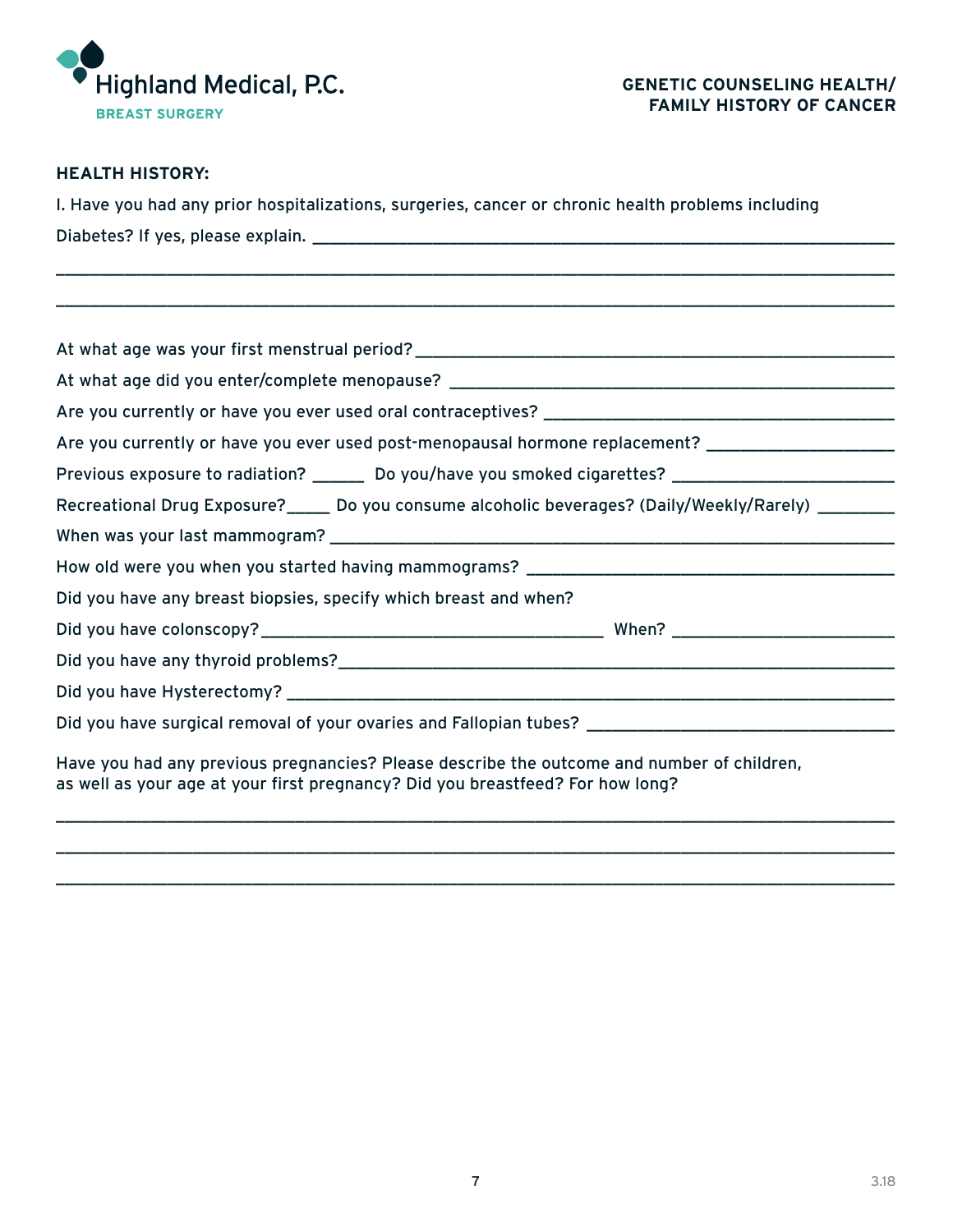

## **FAMILY HISTORY:**

II. Have any family members including children, siblings, parents, grandparents, aunts, uncles, cousins,

had any of the following conditions? (If yes, please specify individuals and condition.)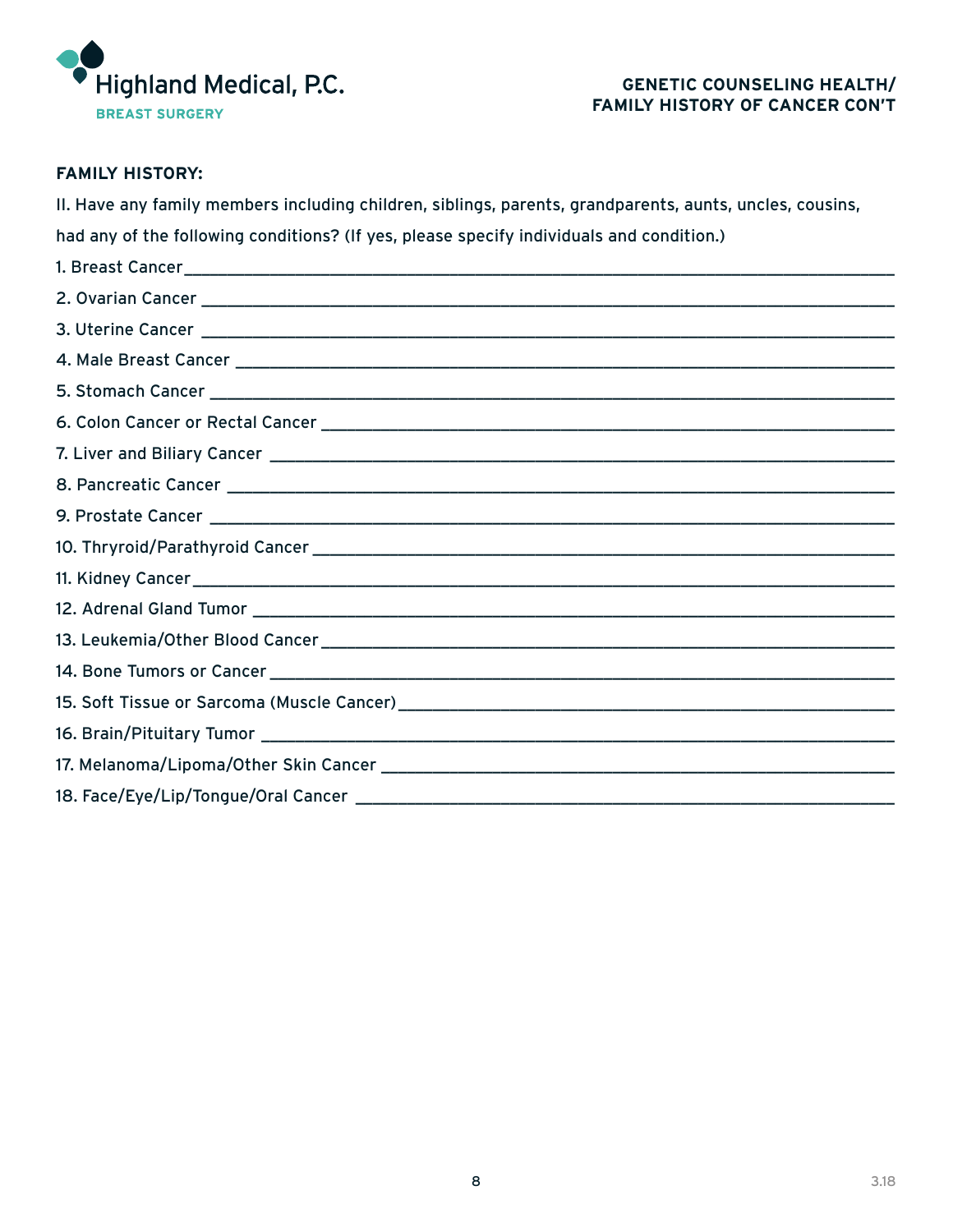

| Name:                                                    | Date:                    | Date of Birth: National Assembly Pate of Birth: |
|----------------------------------------------------------|--------------------------|-------------------------------------------------|
| Referring Physician: Network of the Referring Physician: | <b>Reason For Visit:</b> |                                                 |
| Sex: Male or Female<br>Marital Status: M S D Q           |                          |                                                 |
| Occupation:                                              |                          |                                                 |

| <b>Medications and Vitamins</b> | Dosage | How Often - By Mouth or Injection |
|---------------------------------|--------|-----------------------------------|
|                                 |        |                                   |
|                                 |        |                                   |
|                                 |        |                                   |
|                                 |        |                                   |
|                                 |        |                                   |
|                                 |        |                                   |
|                                 |        |                                   |

| Consent to check medication history? Yes_ |  |  | <b>No</b> |
|-------------------------------------------|--|--|-----------|
|-------------------------------------------|--|--|-----------|

| <b>Medical Illnesses</b> | Year of Diagnosis |
|--------------------------|-------------------|
|                          |                   |
|                          |                   |
|                          |                   |
|                          |                   |

| Operations | Year | Hospital | Surgeon |
|------------|------|----------|---------|
|            |      |          |         |
|            |      |          |         |
|            |      |          |         |
|            |      |          |         |

## Do you have, or have you ever had, any of the following? (Check all that apply.)

| <b>Diabetes</b>               | Asthma                 | <b>Rectal Pain</b>            | Late Night Urination       |
|-------------------------------|------------------------|-------------------------------|----------------------------|
| Arthritis                     | <b>Tuberculosis</b>    | <b>Change in Bowel Habits</b> | <b>Urinary Frequency</b>   |
| <b>Phylebitis/Blood Clots</b> | Emphysema (COPD)       | <b>Blood/Mucus in Stool</b>   | <b>Kidney Stones</b>       |
| <b>High Blood Pressure</b>    | <b>Chronic Cough</b>   | <b>Black Tarry Stools</b>     | Abnormal Vaginal Bleeding  |
| <b>Heart Attack</b>           | Nausea/Vomiting        | <b>Weight Loss</b>            | Normal PAP in Last 2 Years |
| Chest Pain (Angina)           | <b>Diarrhea</b>        | Loss of Appetite              | <b>High Cholesterol</b>    |
| <b>Shortness of Breath</b>    | Constipation           | Jaundice                      | Depression                 |
| <b>Stroke</b>                 | <b>Rectal Bleeding</b> | Heartburn                     | <b>Thyroid Problems</b>    |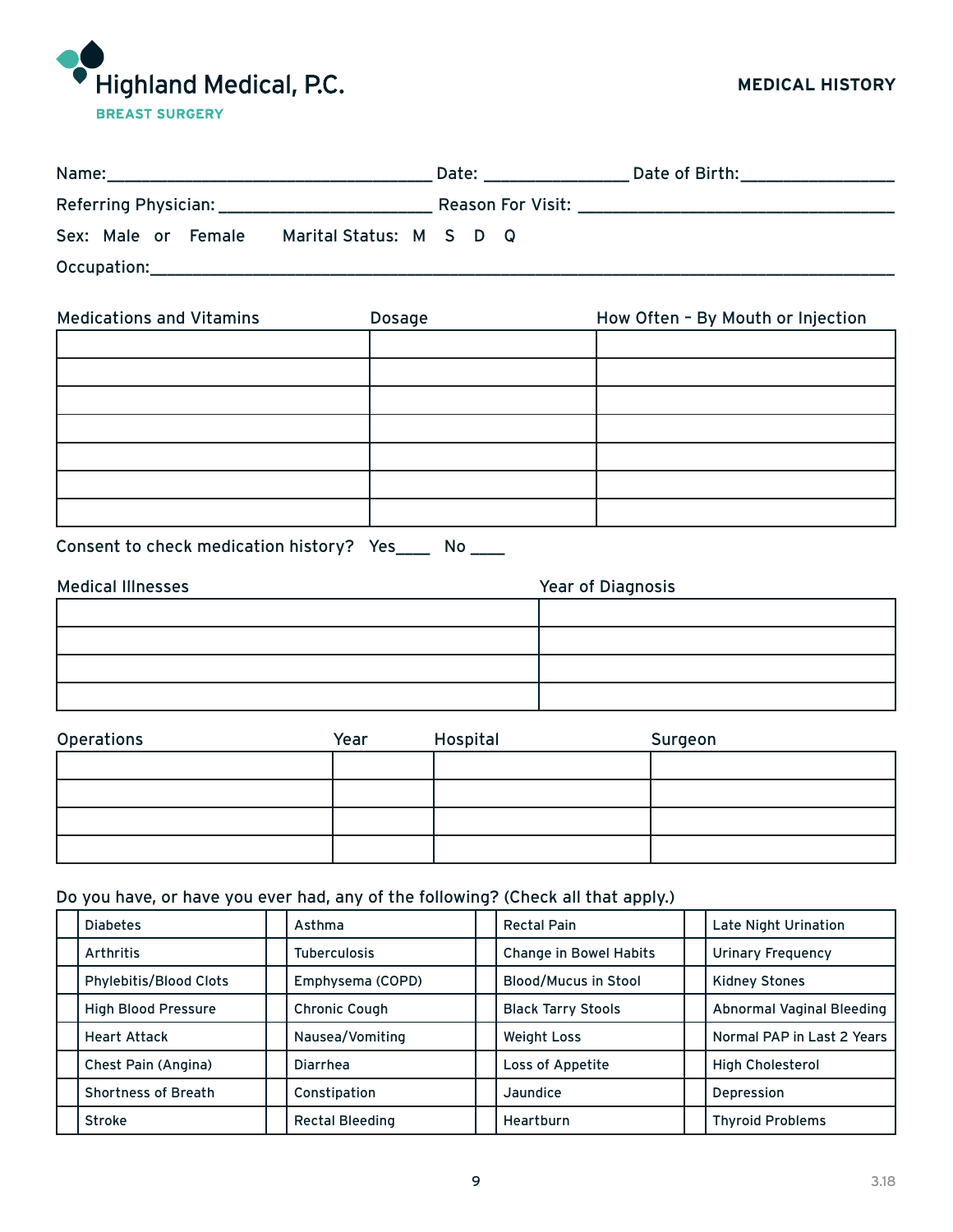

## Family history of cancer, heart disease, and diabetes.

| Who | What Type |
|-----|-----------|
|     |           |
|     |           |
|     |           |
|     |           |
|     |           |
|     |           |
|     |           |

## **FOR FEMALE PATIENTS:**

| Last normal period:          |                                  | Any post menopausal bleeding?: |                        |
|------------------------------|----------------------------------|--------------------------------|------------------------|
| Do you examine your breasts? |                                  | Last mammogram and where?      |                        |
| Last PAP test:               | Do you take birth control pills? |                                | Could you be pregnant? |

| Drug Allergies | Reaction |
|----------------|----------|
|                |          |
|                |          |
|                |          |

| Smoking                 | <b>Alcohol Use</b> |
|-------------------------|--------------------|
| Current, Former, Never: | Yes No             |
| Duration:               | Duration:          |
| Amount Per Day:         | Amount Per Day:    |

## **FOR OFFICE USE ONLY:**

| Height:                |  |
|------------------------|--|
| Weight:                |  |
| <b>Blood Pressure:</b> |  |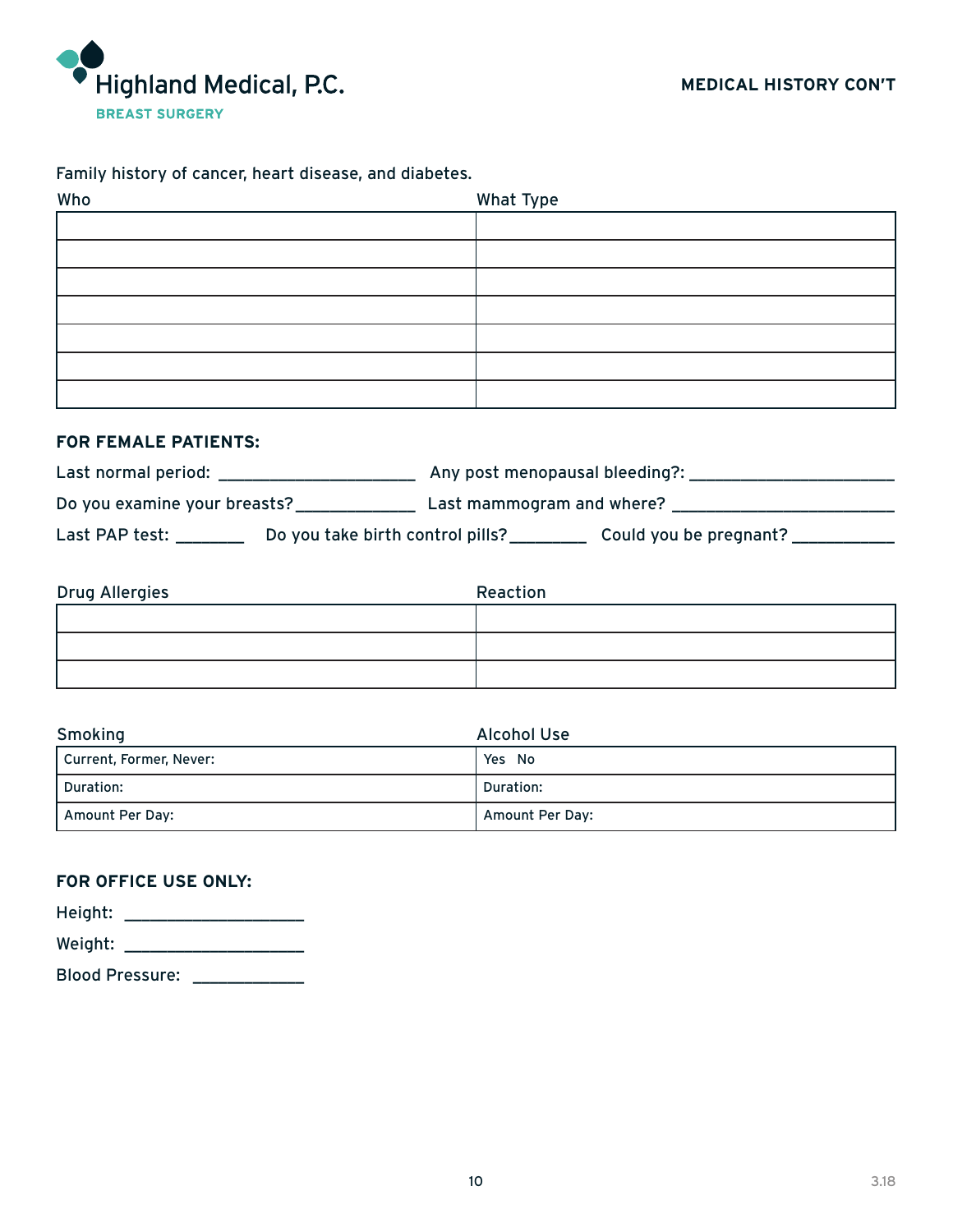

| name | date of birth |
|------|---------------|
|      |               |

pharmacy pharmacy phone number

Please include all prescriptions, as well as all over the counter (OTC) medications, and vitamins/supplements taken on a regular basis.

| <b>Medication Name</b> | Dose | Frequency |
|------------------------|------|-----------|
|                        |      |           |
|                        |      |           |
|                        |      |           |
|                        |      |           |
|                        |      |           |
|                        |      |           |
|                        |      |           |
|                        |      |           |
|                        |      |           |
|                        |      |           |

I do not take any medications consistently. (check here) \_\_\_\_\_\_\_\_\_\_\_\_\_\_\_\_\_\_\_\_\_\_\_